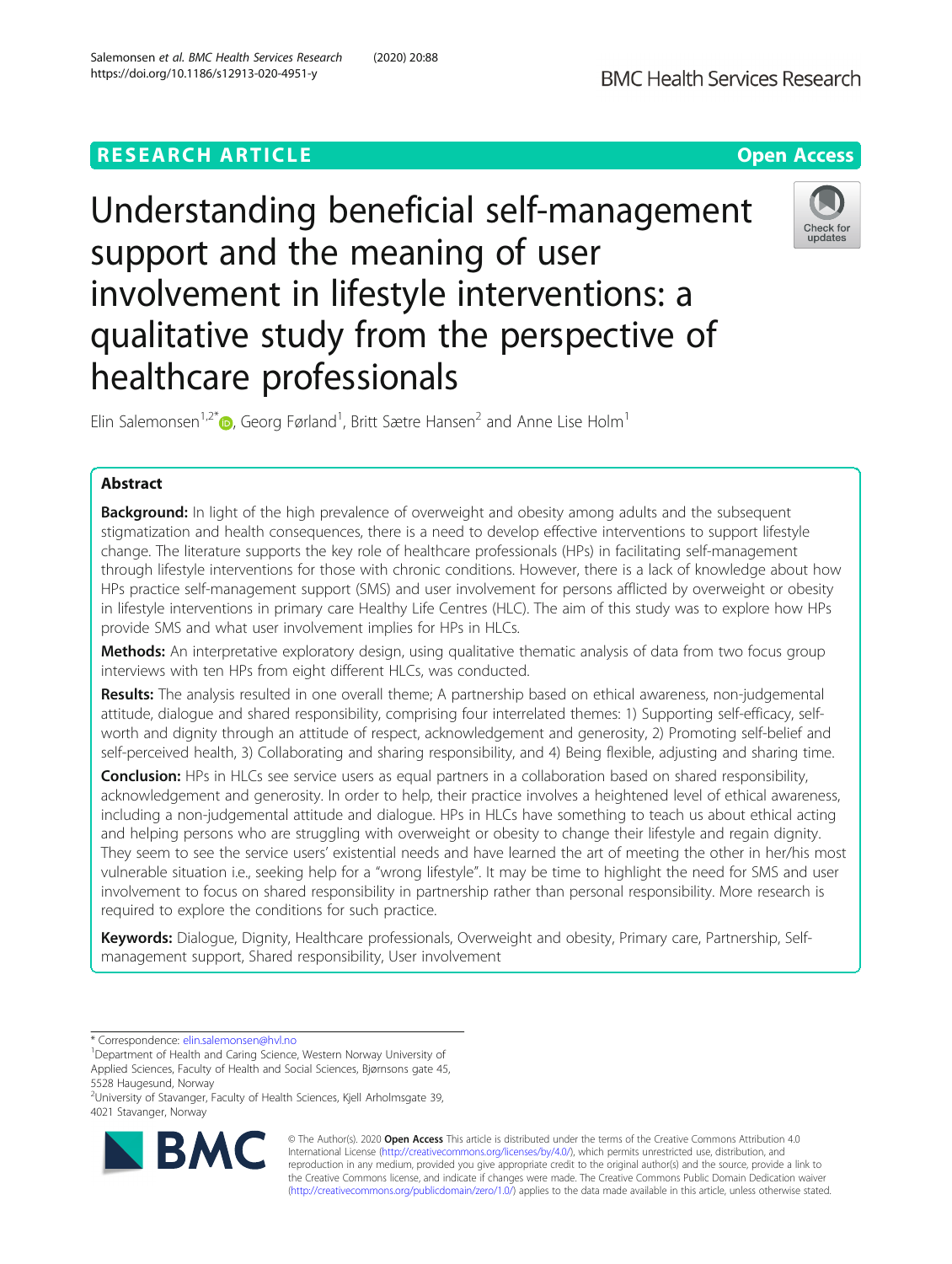## Background

Overweight and obesity are complex conditions with serious social and psychological dimensions and one of the contributing factors of non-communicable diseases (NCDs), including type 2 diabetes, cardiovascular diseases, chronic respiratory conditions and cancer [[1,](#page-10-0) [2](#page-10-0)]. Lifestyle changes are difficult and long-term weight management is associated with emotional distress and a high risk of failure [\[3](#page-10-0), [4\]](#page-10-0). Shame and stigma can be a barrier to seeking help for weight management [[5](#page-10-0)–[7](#page-10-0)] and people with internalized stigma tend to have a lower self-worth [\[8](#page-10-0)].

The increasing number of patients with chronic diseases represents a challenge for the healthcare system and has led to an increase in the development of educational self-management interventions [[9](#page-10-0)–[12\]](#page-10-0). There is a growing interest in the impact and outcomes of selfmanagement interventions [[13\]](#page-10-0), and the literature supports the key role of healthcare professionals (HPs) in facilitating self-management in chronic conditions and lifestyle interventions [\[14,](#page-10-0) [15\]](#page-10-0). These self-management support (SMS) interventions aim to equip service users and patients with the necessary information and skills to manage their own healthcare (independency), maintain optimal health and minimize the consequences of their conditions [[9,](#page-10-0) [10](#page-10-0), [12](#page-10-0), [16](#page-10-0)]. Self-management is defined as an individual's ability to detect and manage symptoms, treatment, physical and psychosocial consequences, as well as the lifestyle changes (such as exercise and diet) inherent in living with a chronic condition [\[11](#page-10-0), [17](#page-10-0)]. One of the key goal of SMS is to raise self-efficacy [\[10](#page-10-0), [12](#page-10-0)], the belief of individuals in their own ability to manage different tasks [\[18](#page-10-0)]. SMS approaches emphasize a clinical partnership, collaborative care, promote service users' identification and achievement of realistic goals and teach problem-solving skills [[10,](#page-10-0) [19](#page-10-0)]. Potential benefits of SMS include quality care tailored to the service users' preferences and situation [[17\]](#page-10-0), which in some cases improve outcomes and reduce costs [\[10](#page-10-0), [13](#page-10-0)].

There has been an increased commitment in health policies to empower and more actively involve patients in their healthcare through a bottom-up approach [[20](#page-10-0)–[23\]](#page-10-0). The intended consequences of user involvement include heightening people's level of independence, with the objectives of enabling greater equality and more democratic decision-making [[24](#page-10-0)]. Additionally, user involvement is seen as a means of ensuring accountability and balancing professional power, as well as improved health services and quality of care [\[22,](#page-10-0) [25](#page-10-0)]. According to Beresford [[24](#page-10-0)], user involvement is a term which is poorly defined and carelessly used. User involvement is often treated in isolation as a technical rather than an ideological matter and needs to be understood in the historical, political, ideological and cultural context [\[24\]](#page-10-0). In this study, user involvement is understood as a clinical partnership between the service user and HPs [[22](#page-10-0)], and characterised in terms of co-production of healthcare service [[20](#page-10-0), [21\]](#page-10-0).

As a part of Norway's national strategy to prevent NCDs, improve health and reduce morbidity, Healthy Life Centres (HLCs) have been established as part of the municipalities' primary healthcare system [\[16](#page-10-0), [26\]](#page-10-0). The purpose of HLCs is to support lifestyle change and promote self-management. The interventions offered are based on a salutogenic foundation, using motivational interview (MI) as one of the conversational approaches [[16\]](#page-10-0). MI is a directed, person-centred counselling style that involves users and elicits behaviour change. It is defined by its spirit as a facilitative style for interpersonal relationship [\[27](#page-10-0), [28](#page-10-0)]. The underlying spirit of MI, its mind-set or perspective on how to practise it is important, emphasizing four interrelated elements; partnership (collaboration), acceptance, compassion and evocation [[28\]](#page-10-0). MI is also described being based on the principles of experimental social psychology and the concept of self-efficacy [\[29](#page-10-0)].

Previous studies from the service user perspective reveal that user involvement is significant for the quality of the healthcare service in HLCs and highlight acknowledgement and individualized SMS [[30](#page-10-0), [31](#page-10-0)]. One qualitative study from a HLC found that having a trustful relationship with the providers, being respected and experiencing continuity in the care were essential for service user involvement [[30](#page-10-0)]. The support from significant others, peers, family, friends and health professionals is important for self-management and individual empowerment [\[3](#page-10-0), [30](#page-10-0)–[32](#page-10-0)]. Long-term self-worth support is essential for starting, continuing and participating in lifestyle change processes and a means to self-management [[31](#page-10-0)].

From HPs' perspective, one qualitative study by Abildsnes et al. [\[33\]](#page-10-0) found that HPs emphasized personcentred advice based on the participants' willingness to change and their impression of the participants' condition and life circumstances. Another qualitative study by Sagsveen et al. [[34](#page-10-0)] explored how HPs described involving service users in individual- and group-based counselling and activities at HLCs. It demonstrates the importance of HPs building a trustful relationship, adjusting to the users' needs, strengthening the users' ownership of and participation in the lifestyle change process and that HPs are involving users through MI. Sagsveen et al. [[34](#page-10-0)] call for greater reflection on what user involvement implies in the HLC and in each user's situation.

There is a need for more knowledge of HPs' experience and perceptions in order to understand how they can provide a qualitatively good healthcare service for persons afflicted by overweight or obesity. There is also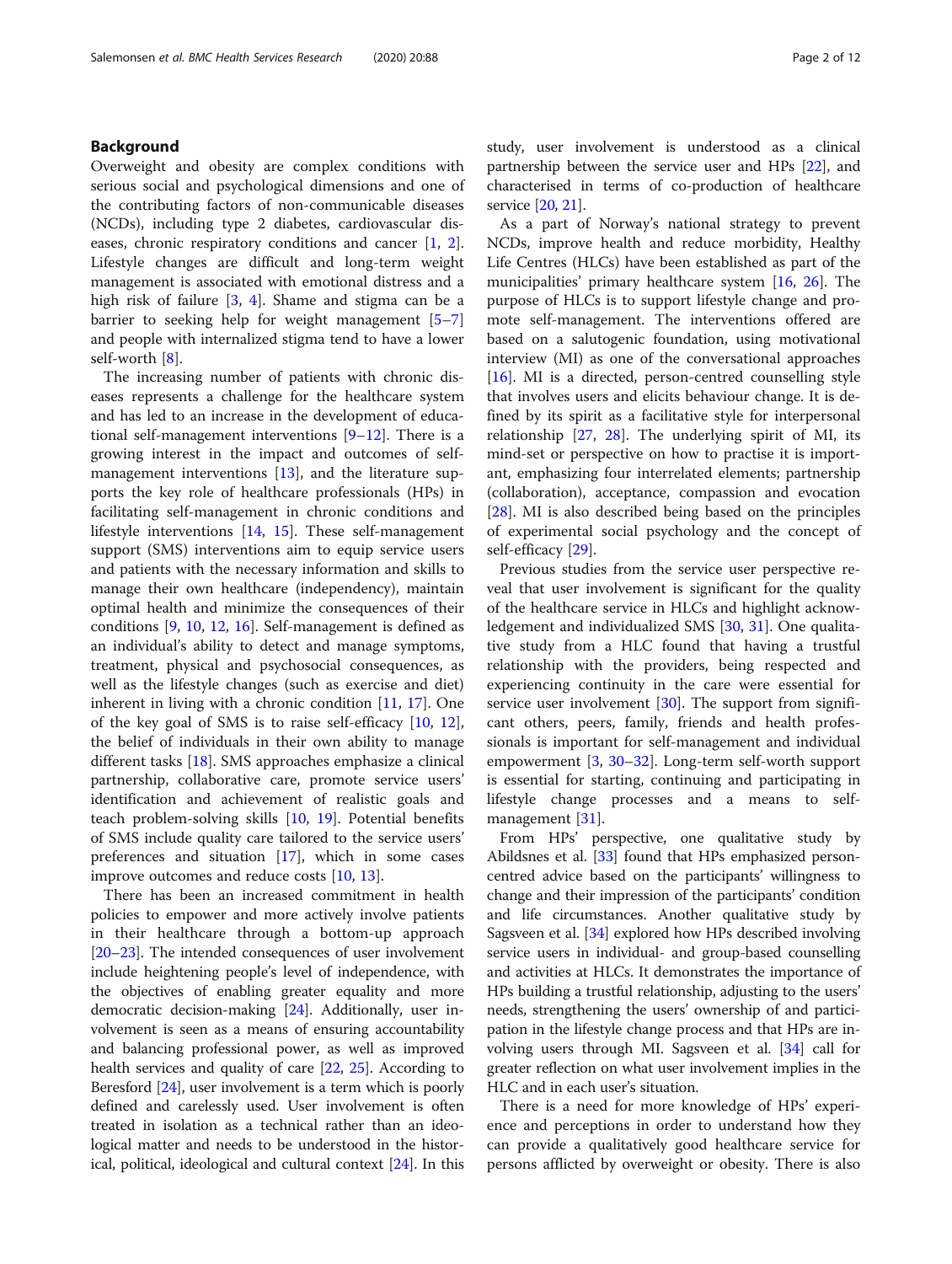a need to better understand how HPs create a mutual relationship (partnership) with service users, practise SMS, promote self-management and what user involvement implies for HPs in HLCs. Due to the paucity of studies pertaining to the perspective of HPs in HLCs, the aim of this study was to explore how HPs provide SMS and what user involvement implies for HPs in HLCs.

## Method

## Design

Qualitative methodologies aim to explore complex phenomena of human experiences, meaning and attitudes [[35,](#page-10-0) [36\]](#page-10-0). An interpretative exploratory design was chosen in order to gain a deeper understanding of beneficial SMS and user involvement as described by HPs working in HLCs. Focus groups are a suitable method for data collection [[37](#page-10-0), [38](#page-10-0)]. In this study data were collected by means of two focus group interviews, collecting data through group interaction and discussion on a topic determined by the researcher [\[38](#page-10-0)].

## Study context

The HLC is an interdisciplinary primary healthcare service, which offers individual and group-based lifestyle interventions for people at risk of NCDs or in need of support to change their lifestyle or manage chronic conditions [[16](#page-10-0)]. The initial health conversation is based on each service user's needs and desire for help, after which a group-based healthy diet course and/or physical activity sessions was offered. If desired, individual counselling is also available. Group-based healthy diet courses consist of four to five two-hour sessions with theory and practical tasks. Physical activity sessions, two to three times a week, are based on both indoor-and outdoor activities. The purpose of HLCs is to promote health and empower service users to engage in better selfmanagement. HLCs are easily accessible for service users through direct contact or by referrals from general practioners (GPs). The lifestyle interventions that are provided by HPs (including public health nurses, psychiatric nurses, physiotherapists, dietitians and bachelor's in public health) employ a person-centred approach and use e.g. MI as a conversational method. An intervention lasts for 3 months with the possibility to extend it on two occasions. The practice of extending participation and the organisation of the HLCs differs between the various municipalities. Small communities often have intermunicipal collaboration [[16\]](#page-10-0).

## Participants and recruitment

The participants for this focus group study were recruited from different HLCs in Western Norway, and 15 HLCs was invited by e-mail to participate. The aim was to recruit HPs with experience from lifestyle interventions in HLCs working with people afflicted by over-weight and obesity. Purposive sampling [[39,](#page-10-0) [40](#page-10-0)] was used to establish focus groups with variation in terms of occupational background, from well-established and new HLCs as well as urban and rural, small and mediumsized municipalities. Ten HPs (nine women and one man, aged 26 to 49 years) from eight different HLCs participated in two focus groups (Table 1). Information power guided the sample size [[39\]](#page-10-0).

## Data collection

Focus group interviews are suitable for exploring new areas with sparse knowledge [\[37](#page-10-0)], and to explore experiences, attitude and views  $[38, 41]$  $[38, 41]$  $[38, 41]$  $[38, 41]$ . Focus groups were employed to collect the qualitative data in this study [[37](#page-10-0)–[39](#page-10-0)]. The characteristic of focus groups (FG) and group interviews as research method and data collection method is their explicit use of group interaction and discussions to produce data and insights that would be less accessible without the interaction found in a group [\[38](#page-10-0)].

Participation was voluntary and everyone received both an oral and a written invitation and information about the study prior to the interviews. The focus group interviews took place at one university campus and one local HLC in 2017, based on practical considerations such as the shortest possible travel distance for the participants. In accordance with an explorative design [\[42](#page-10-0)], a flexible format topic guide (Table [2](#page-3-0)) with loosely phrased questions was developed to guide the group discussions [[37](#page-10-0), [38](#page-10-0)]. The moderator and first author (ES) presented her background as public health nurse as well

Table 1 Characteristics of HLCs and HPs in the two focus groups

|                      | Occupational background                                                          | Gender                       | Years of clinical<br>experience (HLCs) | Rural /Urban                          | Population       | Years of HLC<br>establishment | Number of<br>employees |
|----------------------|----------------------------------------------------------------------------------|------------------------------|----------------------------------------|---------------------------------------|------------------|-------------------------------|------------------------|
| Focus group 1 (FG-1) | Physiotherapists (2),<br>psychiatric nurse (1) and<br>public health nurse (1)    | Female $(3)$ 1-7<br>Male (1) |                                        | Urban (2) Rural (2)                   | 8.500-<br>38,000 | $2 - 5$                       | 1–2                    |
| Focus group 2 (FG-2) | Physiotherapists (4),<br>bachelor's in public health<br>(1) and nutritionist (1) | Female $(6)$ 2-7             |                                        | Urban (3) Rural (1) 12.000-19.500 2-7 |                  |                               | 1–4                    |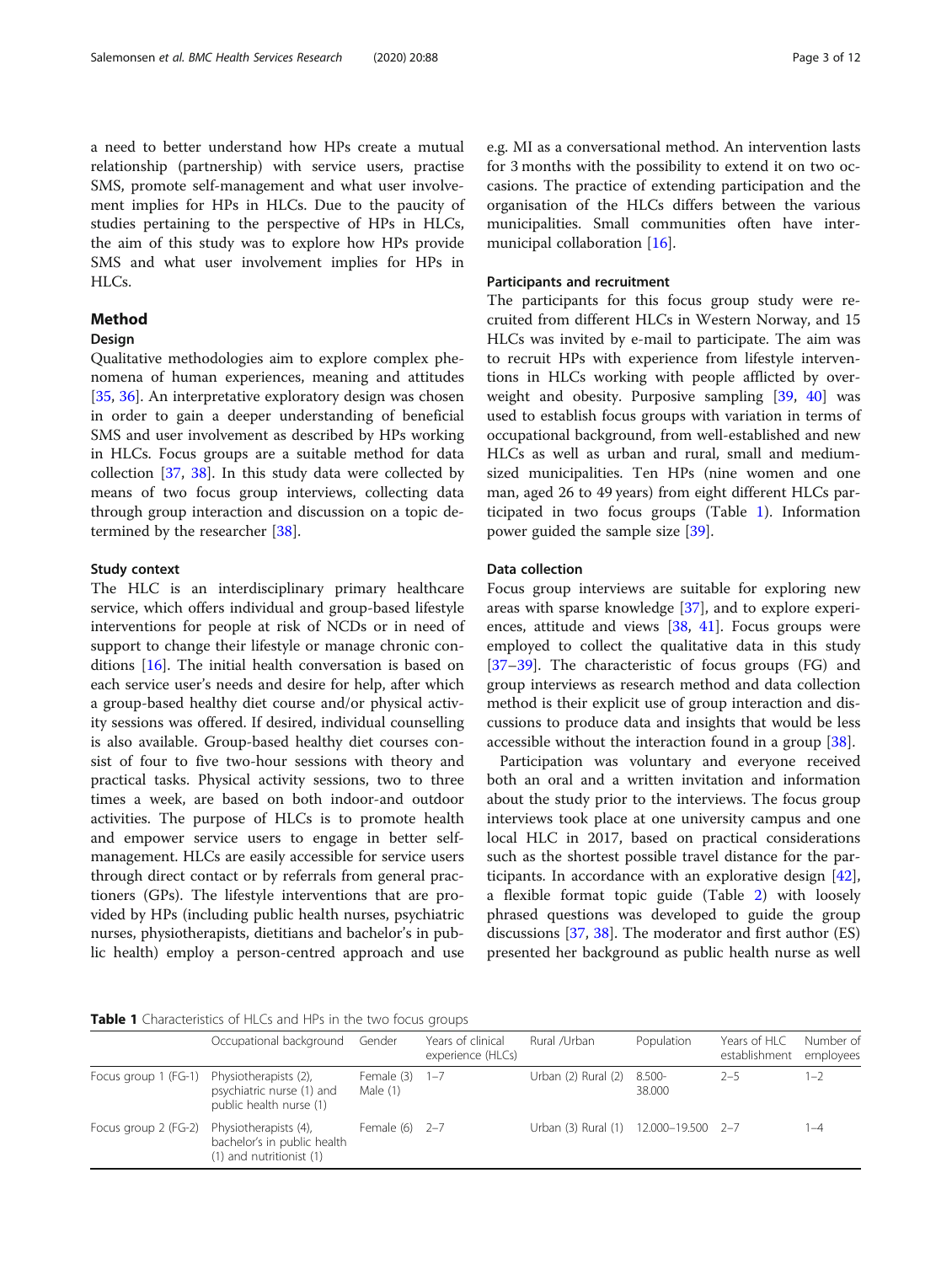#### <span id="page-3-0"></span>Table 2 Topic quide in focus group interviews

Self-management support (SMS):

- What do you experience as beneficial help and support for the service users afflicted by overweight or obesity attending lifestyle interventions in the  $HI Cs$ ?
- What do you perceive as beneficial support for lifestyle change?
- How do the service users describe beneficial support?
- How do you promote self-management in the interventions?
- Can you describe how you work?
- What is important in the promotion of self-management and supporting lifestyle change?

User involvement:

- What do you understand by user involvement at the HLCs?
- What is important in the involvement of the service users?
- How do you involve the users in the intervention and in the process of change?
- What is the significance of user involvement?
- What do user involvement imply?

as academic and clinical interests. The first author (ES) moderated the discussions, and added supplementary open- ended question when necessary. The comoderator made notes and observed the interaction and dynamics in the group [\[38](#page-10-0)]. Most of the participants had met before and several of them collaborated in an intermunicipal cooperation network. The form of the focus group interview was open and the participants were invited to speak freely about their experiences of work in the HLC. The participants played an active part in the discussions in a highly reflective manner and the familiarity from previous networks and working together seems to make them feel comfortable. Each focus group interview lasted 120 min, was recorded on audio-files and subsequently transcribed.

#### Data analysis

Thematic analysis as described by Braun and Clarke [[43](#page-10-0)] and Vaismoradi et al. [\[36](#page-10-0)] was used to analyse the data from the focus groups. Thematic analysis is a method to identify, analyse and report patterns and themes in qualitative data [[36,](#page-10-0) [43\]](#page-10-0). The aim is to provide description of both the manifest (semantic, explicit) and latent content (underlying interpretative level), pattern response or meaning in the text to develop a new understanding of the phenomenon under study and to answer the research question [[43\]](#page-10-0). The theoretical framework was grounded in an inductive text-driven search for patterns described by Krippendorf [\[44](#page-10-0)]. The approach in the interpretation and theme development was abductive in the form of a hermeneutical spiral [[42,](#page-10-0) [45,](#page-10-0) [46\]](#page-10-0).

The transcripts from the two focus group interviews with HPs were read independently by all the authors

(ES, GF, BSH & ALH). Patterns and themes identified in the data were coded, discussed in group meetings, refined further and organized into themes. A matrix was developed by the first author (ES) and all data were systematically apportioned using Excel and tables. Related text elements were reassembled in a new matrix, abstracted and grouped into themes, which were discussed by all the authors in the context of our aim and research question. Data were analysed within each of the focus groups and across the groups to identify both common and specific themes. The primary analysis, coding (datareduction relevant for the research question) and categorization of the meaning units and preliminary themes were performed by ES. In addition, the themes were discussed, revised and interpreted into one overall theme by all the authors. Theme development was conducted in an analytic cyclical process (hermeneutic spiral [[46\]](#page-10-0), both inductive and abductive [\[44](#page-10-0), [45\]](#page-10-0)). Labelling the themes and overall theme with a phrase or sentence was preferable to a single word label for capturing complete ideas [[47\]](#page-10-0) or something important in relation to the overall research question  $[43]$ . The selection of quotations to illustrate the data was performed by ES.

## **Results**

The analysis resulted in one overall theme; A partnership based on ethical awareness, non-judgemental attitude, dialogue and shared responsibility, comprising four interrelated themes: 1) Supporting self-efficacy, self-worth and dignity through an attitude of respect, acknowledgement and generosity, 2) Promoting self-belief and self-perceived health, 3) Collaborating and sharing responsibility, and 4) Being flexible, adjusting and sharing time (Table [3\)](#page-4-0).

## A partnership based on ethical awareness, nonjudgemental attitude, dialogue and shared responsibility

HPs provide SMS and user involvement in lifestyle interventions in HLCs through ethical awareness, a nonjudgemental and open attitude and dialogue. Selfefficacy, self-worth and dignity are supported by a respectful way of being, acknowledging the service users for who they are. HPs aim to prevent new disappointments and promote self-belief and better perceived health to support self-management. User involvement and SMS takes place through shared responsibility in a partnership with the service users. HPs take responsibility for creating a mutual and trustful relationship, emphasizing equality, acknowledgement and generosity in this collaborative partnership. Flexibility and adjustment of the support to the service users' needs and situation are essential, and the temporal nature of the collaborative partnership and follow-up is important.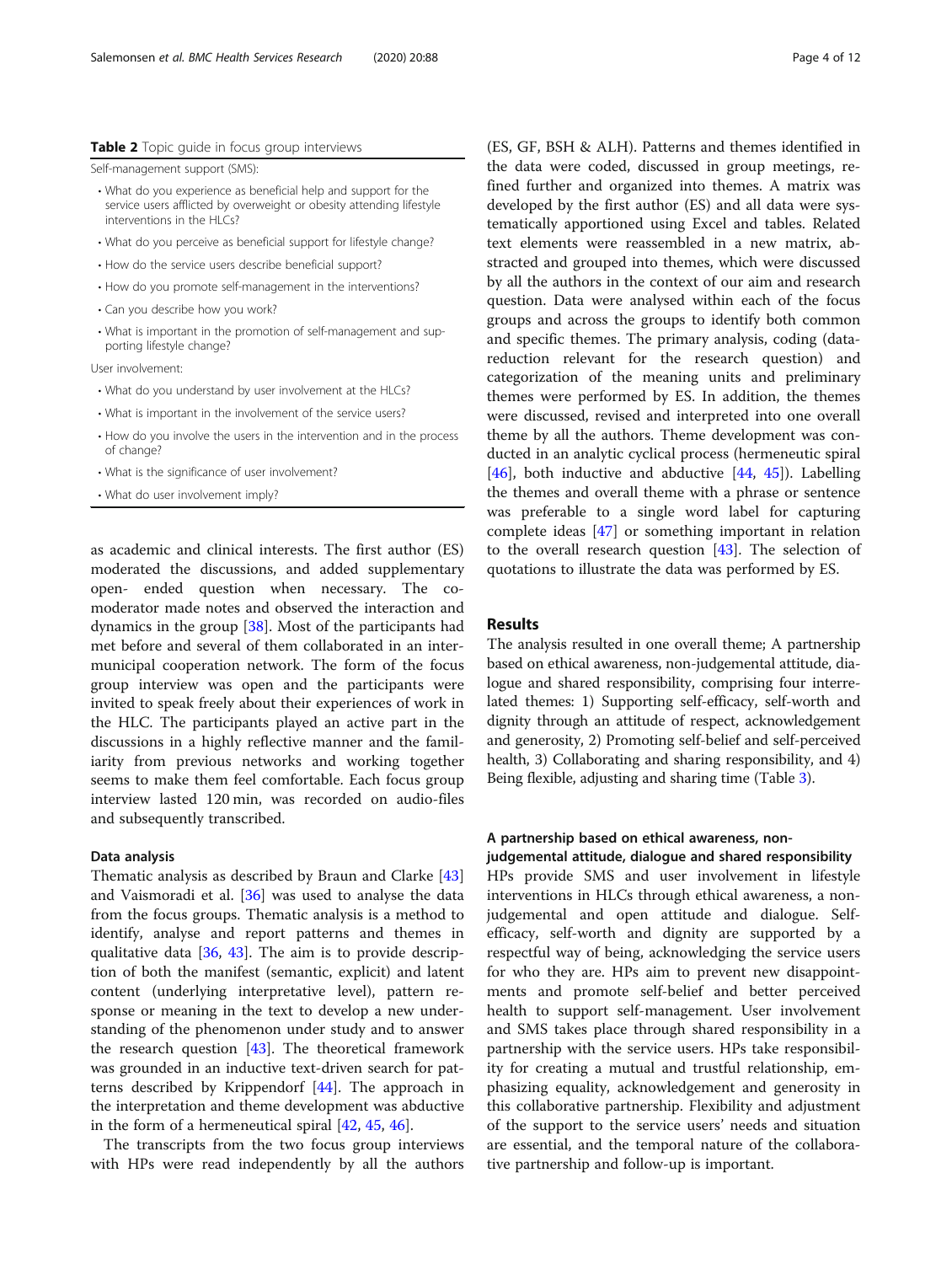<span id="page-4-0"></span>Table 3 Overall theme and themes describing how HPs provide SMS and what user involvement implies for HPs in HLCs

|       | Overall Theme A partnership based on ethical awareness, non-judgemental attitude, dialogue and shared responsibility                                           |                       |                        |                                                  |  |  |  |  |
|-------|----------------------------------------------------------------------------------------------------------------------------------------------------------------|-----------------------|------------------------|--------------------------------------------------|--|--|--|--|
| Theme | Supporting self-efficacy, self-worth and dignity through an Promoting self-belief and Collaborating and<br>attitude of respect, acknowledgement and generosity | self-perceived health | sharing responsibility | Being flexible,<br>adjusting and sharing<br>time |  |  |  |  |

Supporting self-efficacy, self-worth and dignity through an attitude of respect, acknowledgement and generosity

The first theme described how HPs supported selfefficacy, self-worth and dignity through an open, positive and accepting attitude and professionalism, communicating generosity and acknowledgement to promote selfmanagement. HPs described user involvement as a way of being, emphasizing human values and generosity, using humour and sharing personal experiences. They wanted to be a helpful partner who is sensitive, attentive, curious and genuinely interested in the participants as persons. It was important for them to meet the service users were they were with friendliness and hospitality, to see, listen and acknowledge the service users for who they are:

The most important is to be interested in the person in front of you and to explore: "what is important for you in your life and what would you like me to help you with?" (10-FG2).

The initial health conversation was important and they described using MI or other health pedagogic conversations tools. HPs underlined the necessity of creating a relationship and employing their communication skills. They described their attempts to create an environment that invited confidential conversations, opened up for questions and enabled the service users to dare to tell their story to someone with time to listen:

## Caring and communication skills are essential. (4-FG1).

HPs expressed a perception of service users as experts on themselves, possessing complementary expertise in the change process and the necessity of withholding their own opinion of the service users' needs and what she/he should do. All of them described the importance of meeting the service users with respect, seeing them as valuable persons and addressing their guilt, shame, defeats and relapses by means of normalisation and humanisation, in an attempt to enable them to regain self-belief:

We never tell them what to do or not to do (6- FG2). We do not moralize or be condescending (7FG2) … and we ask for permission to give them advice. (8-FG2).

Several of the HPs gave examples for how they asked for permission to give advice, such as kindly asking:

"Would you like me to tell you what has helped others? or "Would you like me to tell you what we have experienced as helpful?" (5-FG2).

HPs noticed the importance of giving feedback to and expressing belief in service users, their capability, strength and power, to support self-efficacy. It was also essential to express an understanding of the challenges of lifestyle change that involves more than "to exercise more and eat less" and to avoid being patronizing so that service users do not have to defend themselves. HPs explained that the concept of HLCs is that HPs respect each service users own reasons for seeking help there. HPs experienced that service users appreciated their kindness and lack of strictness, their acknowledgement despite failures, their non-judgemental attitude, the absence of condescending behaviour and not making service users feel that they have been given up on managing lifestyle change:

We experience the service users' comfort and thankfulness for arriving in an arena where they do not need to explain or justify why they need to change their lifestyle, where there is nobody to arrest or judge them. (9-FG2).

### Promoting self-belief and self-perceived health

The second theme described how HPs aim to guide and promote self-management and user involvement by strengthening service users' belief in themselves and avoiding new disappointments. An important purpose of HLCs is to improve service users' self-perceived health. The initial health conversation lays the foundation for a trustful relationship where the HP becomes a helpful partner. HPs recognized that the service users had complex challenges that made it difficult for them to change their dietary and exercise habits. Some of the most important issues described by HPs were the need to emphasize well-being, help the service users to thrive and make them want to come back and continue to participate in the HLC intervention: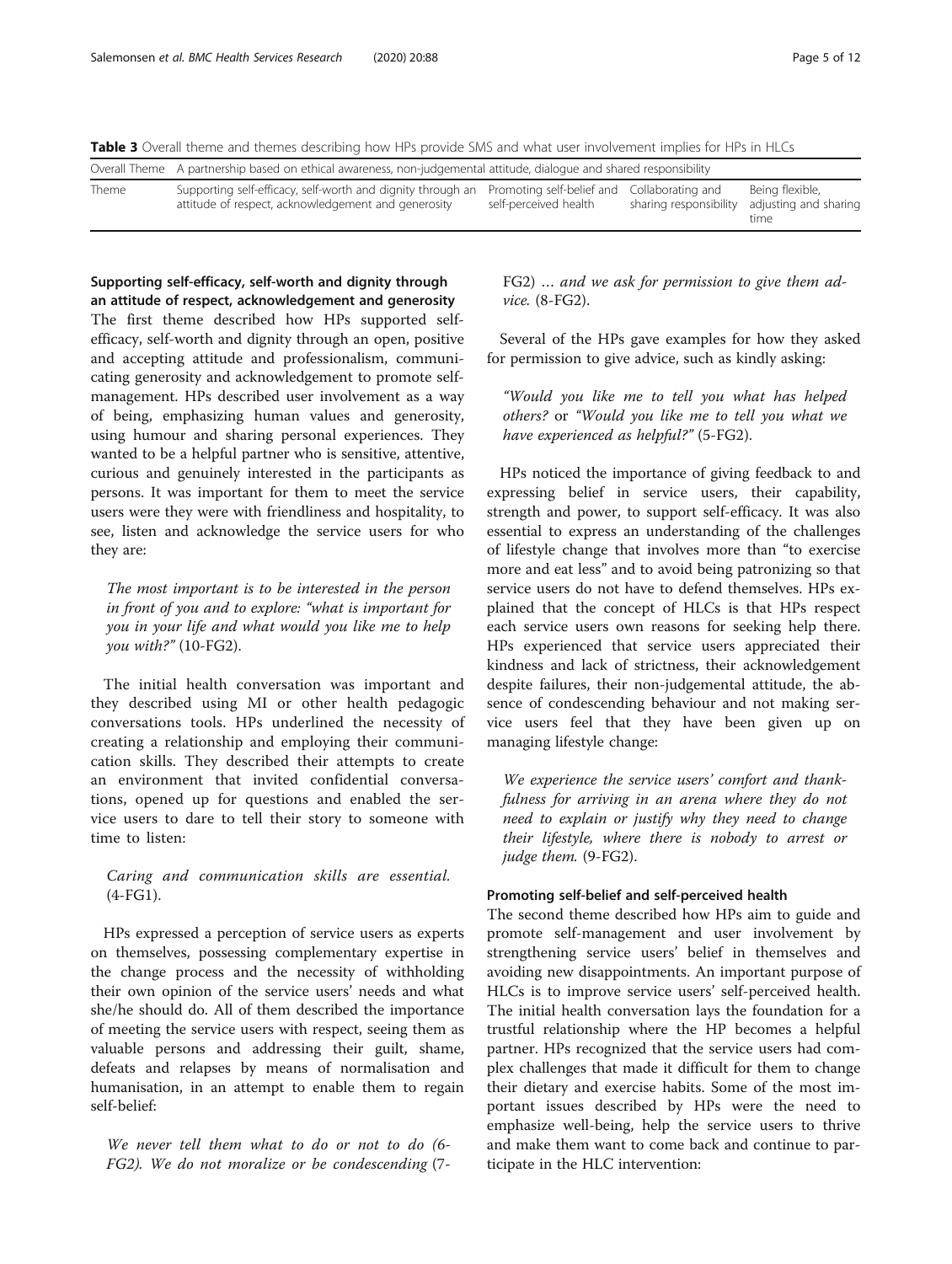Our greatest goal is to keep them, make them thrive and give them a feeling of meaningfulness by participating in the HLC. (1-FG1).

HPs described that some of the service users had expected to be given a fixed plan and that they had to turn this expectation into an understanding of the importance of service users making the plan themselves. They helped the service users to set realistic goals that were possible to reach, avoid new disappointments, failure and setback and helped them get back on track when they had a relapse. They believed that the service users needed to achieve some goals in order to regain belief in themselves. Several of the HPs recognized getting better at assessing and identifying service users who were not yet ready to start a full lifestyle intervention due to their excessive distress in life, with the intention of avoiding new disappointments:

I have become better at questioning the service users who have too much psychological distress and lifechallenges if this is the right time to start a lifestyle change. (4-FG1).

HPs recognized the necessity of adopting a holistic approach and addressing psychological challenges and emotional distress. They described working with "lifeself-management" as essential rather than only covering what to eat and the amount of exercise and activity:

I believe that this group of people have complex conditions and challenges and need help to manage life, not only advice about what to eat or how much to exercise. (7- FG2).

HPs also described trying to turn the focus on better perceived health away from weight, BMI, special diets and slimming:

Our job is to strengthen the service users to take care of their own health, by explaining and emphasizing that this is not a slimming programme. (2-FG1).

They noticed that the service users were motivated by experiencing the effects of training. According to the HPs, the service users reported having more energy, finding it easier to perform daily activity, greater wellbeing, more confidence, increased self-efficacy and motivation after participating in lifestyle interventions in HLCs. For several of the service users this could include better fitness, feeling stronger, lower blood pressure, blood glucose and cholesterol, while some of them also mentioned weight reduction. A number of the HPs stated that the purpose of user involvement is for the service users to discover their own resources, the significance of good health and strength and increase their self-efficacy. HPs emphasized the need to focus on the service users' resources, give them feedback and help them to see all the small changes they had achieved. Regular follow-up conversations were often necessary to make them aware of what they managed and to increase positive self-talk. They experienced that positive feedback on achievements led to self-belief, pride and motivation:

They need feedback on every little achievement so that they don't give up. They need to be conscious of the small changes they make… (8-FG). Much of the purpose of user involvement is to let the service users discover which possibilities and resources they have and raise their belief in self-management. (3-FG1).

## Collaborating and sharing responsibility

The third theme described how HPs emphasized collaboration and partnership with the service users as well as the importance of a trustful relationship and shared responsibility to increase user involvement and self-management. HPs outlined how they explored the service users' needs, set goals together and sometimes did the problem solving together with the service users. They experienced that it was more helpful to be a partner who listens than an expert who gives advice. HPs emphasized equality and the value of complementary competence. They described a philosophy based on the importance of the service users' experiential knowledge for all parties:

They are the ones who know where the shoe pinches, they are the experts on themselves and I think that we have complementary expertise. (7-FG2).

They stated that service users and HPs had different responsibilities. The users' responsibility was to follow the plan they were involved in making, participate and attend all appointments and intervention sessions, while the HPs were responsible for letting the service users' voices be heard, being available, addressing expectations, helping, being generous, interested and providing follow-up. Written contracts signed by both parties outlined the expectations, responsibilities and commitments. Relational commitments and expectations to participate were important, but there were no commitments or expectations about outcome or weight loss. The relational commitments, meaning that someone is waiting for you (also in groups), are both desirable and important for both parties:

We write and sign a contract that we have to adhere to. We make commitments to provide follow-up,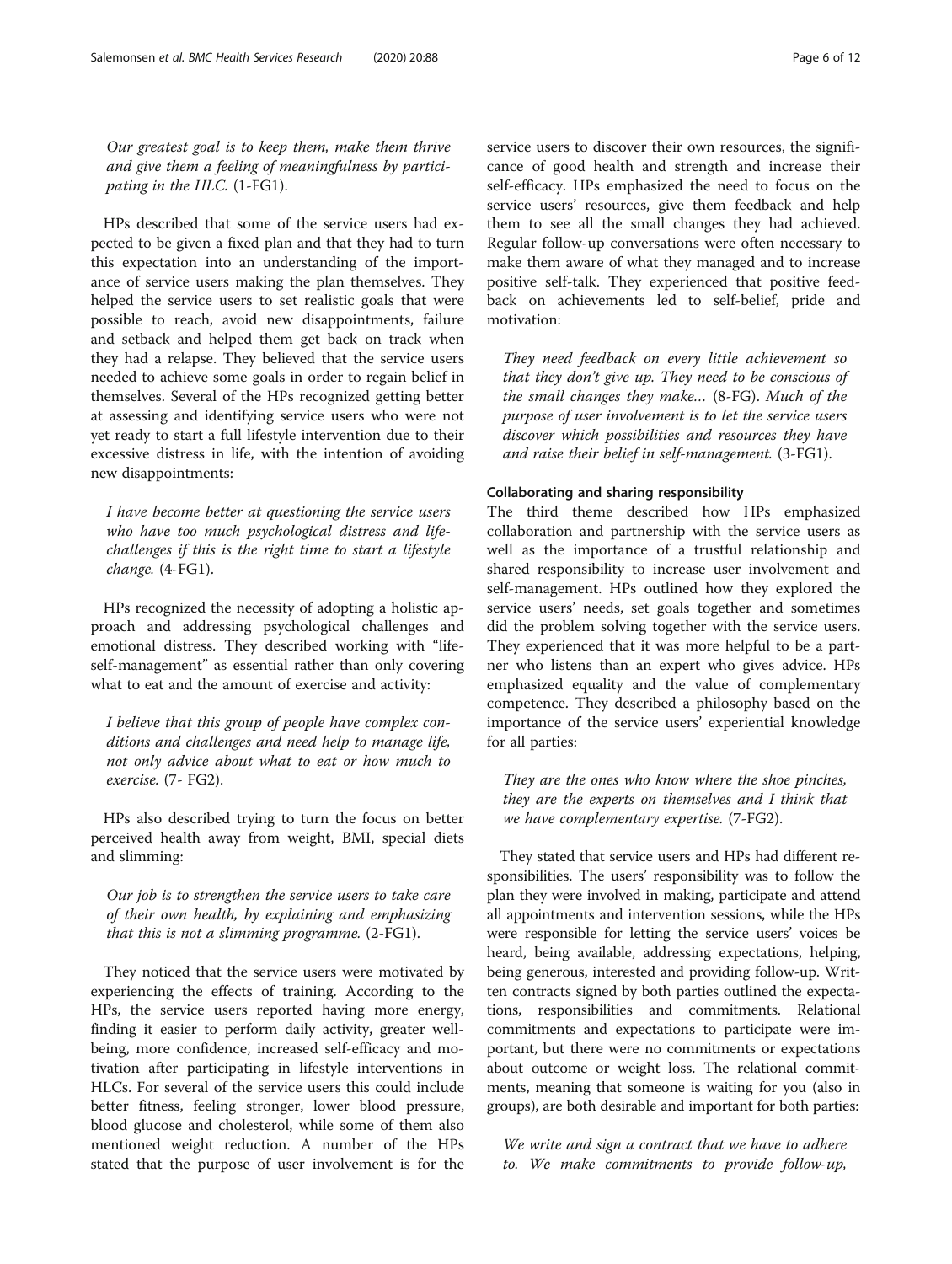while the service users make commitments to follow their plan … and the service users appreciate the commitments and expectations because of the difficulties getting into the activity groups and "getting started" on their own. (10- FG2).

## Being flexible, adjusting and sharing time

The fourth and last theme described the importance of adjusting self-management support to the service users' needs and the significance of time, flexibility and extended support for lifestyle change. HPs described their role as being an available, supportive partner in the process of change, guiding each service user in the best possible way. They stated that sufficient time to get to know the service users and their values in order to identify their needs creates the basis for user involvement, as well as for the possibility to adjust and tailor the person-centred care and individualized support. Giving the service users time to tell their story and exploring their concerns (not the experts' concerns) were essential. They acknowledged that they had more time for exploring the service users' needs and values compared to GPs:

It is important to have time to listen and to get to know the person in front of you, who feel the challenges in her/his body (9-FG2).

HPs described the service users as a very heterogeneous group with different resources, needs and wishes. Several of them had complex challenges and different follow-up needs. HPs recognized the importance of supporting the service users' own choices and goals, not those of the "experts" or professionals:

"We let them define their own goals and help them to make a plan" (7-FG2).

The HPs described that being flexible and adjusting within the limits of what was possible was required. It was necessary to be sensitive, give service users an opportunity for expressing freely and listening to them, even if the HPs could not fulfil all their wishes. It was important to emphasize well-being and offer an intervention with a variation in activities that was meaningful and related to service users' needs and wishes. HPs described their contribution to creating new structures, routines and habits, highlighting the transferability to the service users' situation and everyday life. In this process of adjustment, HPs tried to avoid giving advice too quickly. They attempted to "lay back" and let the service users find the solutions on their own and use their problem-solving skills first, describing this as both time-consuming and crucial. Communication skills were perceived as more important than having the right answer to every question:

It is important to learn to lean back and let the service users be in control. (9-FG2).

Supervised group-sessions and individual health conversations were recognized as helpful for both parties. In activity group-sessions, HPs regularly experienced beneficial contact and an opportunity for follow-up. Individuality was perceived as a possibility, even in group-sessions, by creating a safe environment for the acceptance of diversity and that everyone and everything was "good enough". Flexibility related to the service users' preference for individual counselling and support, which was accepted and possible, although some of the HPs tried to give the service users a friendly push toward group participation. Time was essential in this process of "persuasion" to convince the service users of the advantages of group participation. However, they accepted those who absolutely did not want to "belong" to a group without compromising their healthcare:

The great thing is that we have both groups and individual support. Those who do not want to be in a group can have individual follow-up, which is perfectly ok. (9- FG2).

They described trying to make the service users understand that lifestyle change takes time by communicating a long-term perspective and stressing that change does not occur in 2 weeks. They tried to confirm the normality of ups and downs, trial and error, and the possibility to get back on track. HPs perceived long-term follow-up as one of the most important conditions for successful lifestyle change. Several service users repeatedly joined a new course. HPs allowed those who needed extended follow-up to continue after the end of an intervention period and "gaming the system" of a maximum of three 3-month interventions. However, this was practised differently in the various HLCs:

There is something about recognizing that change takes time and we don't expect the service users to achieve their goals of change by the end of the course. (4-FG1) We let them continue with the training sessions after the end of the intervention. (5- FG2).

## **Discussion**

The aim of this study was to explore how HPs provide SMS and what user involvement implies for the HPs in HLCs. The HPs in this study exhibited a high degree of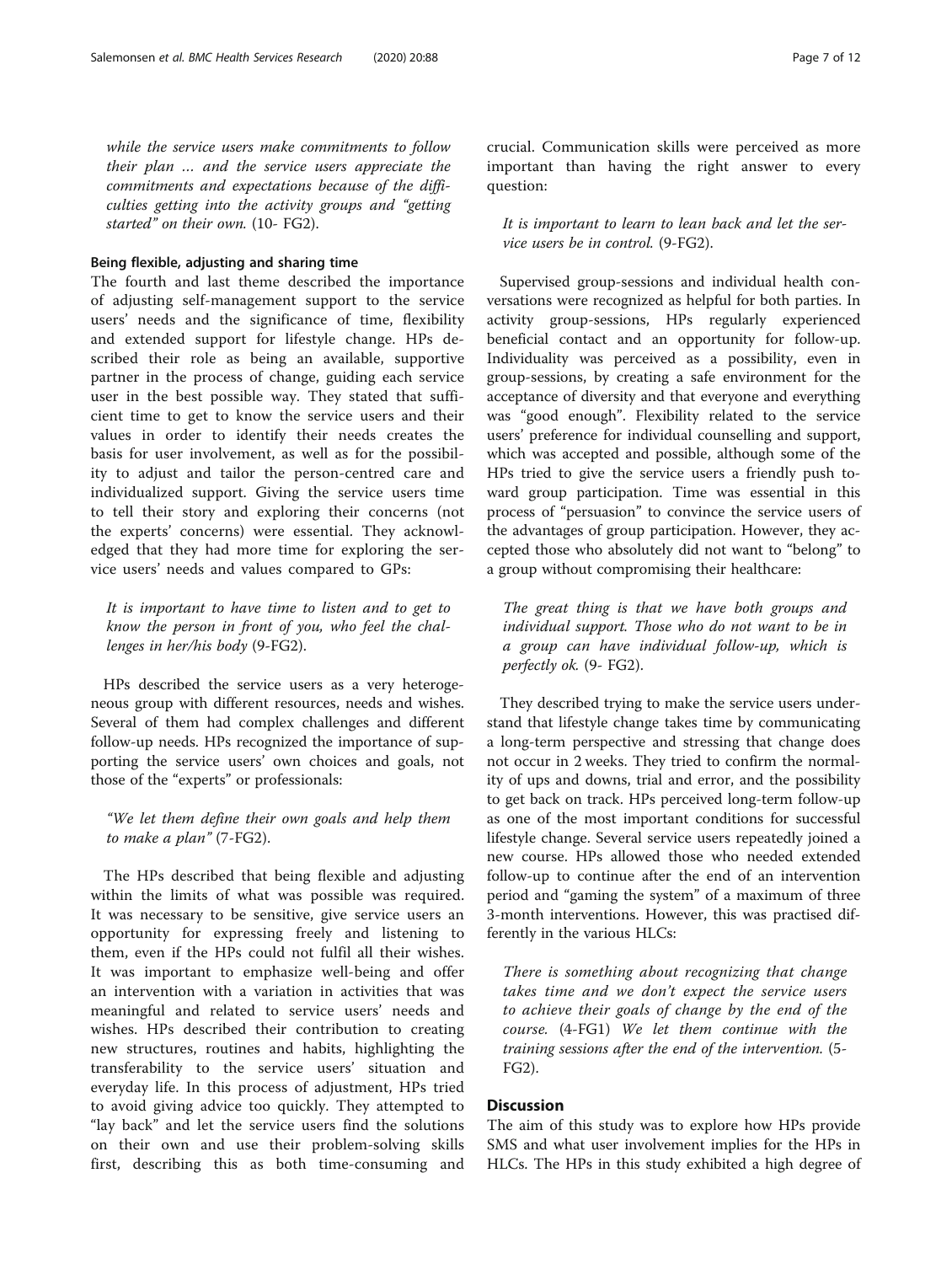self-reflection and an in-depth understanding of human needs and behaviour when discussing their role as supervisors responsible for SMS and user involvement for persons afflicted by overweight or obesity. The overall findings suggest that a partnership based on ethical awareness, non-judgemental attitude and dialogue as well as shared responsibility is a description of how HPs provide SMS and involve service users in the lifestyle interventions in the HLC. This discussion will focus on the overall theme; A partnership based on ethical awareness, non-judgemental attitude, dialogue and shared responsibility. We will discussed the elements in this theme in light of previous studies and the literature.

A partnership based on ethical awareness, shows that the SMS in HLCs takes place through a trustful relationship (partnership) with the service users. The HPs described both relational and communicational skills as essential for SMS and user involvement. This is in line with the study by Sagsveen et al. [\[34\]](#page-10-0), underpinning the importance of participative communication skills among HPs in HLCs to promote involvement. The HPs in our study emphasized human values and generosity as the core relational skills, in addition to the importance of being genuinely interested, curious, sensitive, friendly and helpful. This attitude can be seen as a means to get to know each service user and understand her/his values, needs and interests. This awareness also reflects the ethical principles of autonomy and beneficence [\[48](#page-10-0)]. The importance of a trustful relationship has been highlighted in previous studies [[30,](#page-10-0) [34,](#page-10-0) [49](#page-11-0)–[51](#page-11-0)]. Our findings add to the literature by underlining the importance of a respectful way of being for building a trustful relationship with service users that places HPs in a position to help with overweight or obesity. There is a need to strengthen the service users' experience of dignity and self-worth due to their social stigma that goes beyond their self-worth [[4\]](#page-10-0). The service users' shame and search for dignity [[4\]](#page-10-0) imply an ethical requirement for HPs in HLCs to meet these service users' existential need for integrity and dignity, and it seems as if the HPs in the present study are doing just that. Our study indicates that HPs are meeting the service users' existential needs with self-worth support, acknowledging them for who they are and being genuinely interested in them. Their descriptions illustrate how the HPs managed to be sensitive and meet their perceived "wrong" lifestyle, vulnerability and shame with respect, acknowledgement and generosity, allowing them to fail and not being condescending about their lifestyle. According to Gjengedal et al. [[52](#page-11-0)], being sensitive to the vulnerability of the other may be a key to acting ethically. The HPs in our study saw "service users as experts on themselves", which may imply safeguarding their autonomy and taking advantage of their own contribution so that they can preserve something of themselves and regain their dignity. In the findings from Salemonsen et al. [[31\]](#page-10-0), the service users in HLCs highlighted the professionals' competence, attitude and the feeling of increased selfworth and dignity they obtained through participation in the HLCs. Acceptance and self-worth support may lead to a positive body image and less guilt and shame. According to Tranvåg et al. [\[53](#page-11-0)], confirming the person's worthiness and sense of self involves genuine respect for each individual as a unique human being and such confirmation is an essential prerequisite for autonomy and integrity.

A non-judgemental attitude and dialogue, is revealed by the findings in our study, describing HPs using elements of MI in their dialogue with the service users. Partnership in MI means an active collaboration between experts, with a view that people are the undisputed experts on themselves. Acceptance in MI includes four aspects of absolute worth, accurate empathy, autonomy support and affirmation [[27,](#page-10-0) [28](#page-10-0)]. It seems as if the HPs in our study were influenced by MI and made their own dynamic "tool-box" of elements that they experience as beneficial. Their use of elements, adjustment and the adaptive capacity of this communication style shows their competence and that the spirit of MI and humanistic values have become an integrated part of their thinking and way of working. The adaptive capacity and use of elements may characterize a professional who has integrated these into her/his way of doing, being and meeting the "other", described by Benner [\[54](#page-11-0)] as a theory from novice to expert in nursing practice. In addition, the findings in our study confirm that the HPs emphasize a person-centred approach found in Rogers' [[55\]](#page-11-0) theory of a client centred approach in psychological therapy and Buber's [\[56](#page-11-0)] theory of dialogue. Rogers highlights the importance of genuineness, creating a climate for change through acceptance and caring, emphatic understanding and listening, extending unconditional positive regard [\[55](#page-11-0)]. The philosophy of Buber and his theory of dialogue emphasizes an "I and Thou" approach in the conversation as opposed to an "I and It" approach. Buber states that the ontological basis of human existence lies in the dialogue between the self and others and that dialogue is about relationality and meetings between people [\[56\]](#page-11-0). In HLCs the non-judgemental attitude and dialogue seem to be an integrated part of the practice and personality of authentic and honest HPs. Their way of seeing and being demonstrate that they are firmly rooted in humanistic values that support existential needs. Consequently, the use of a nonjudgemental dialogue and attitude, sensitivity and hospitality may lead to a wish to participate in the lifestyle interventions in HLCs and give service users a sense of worth and motivation for continuing lifestyle changes.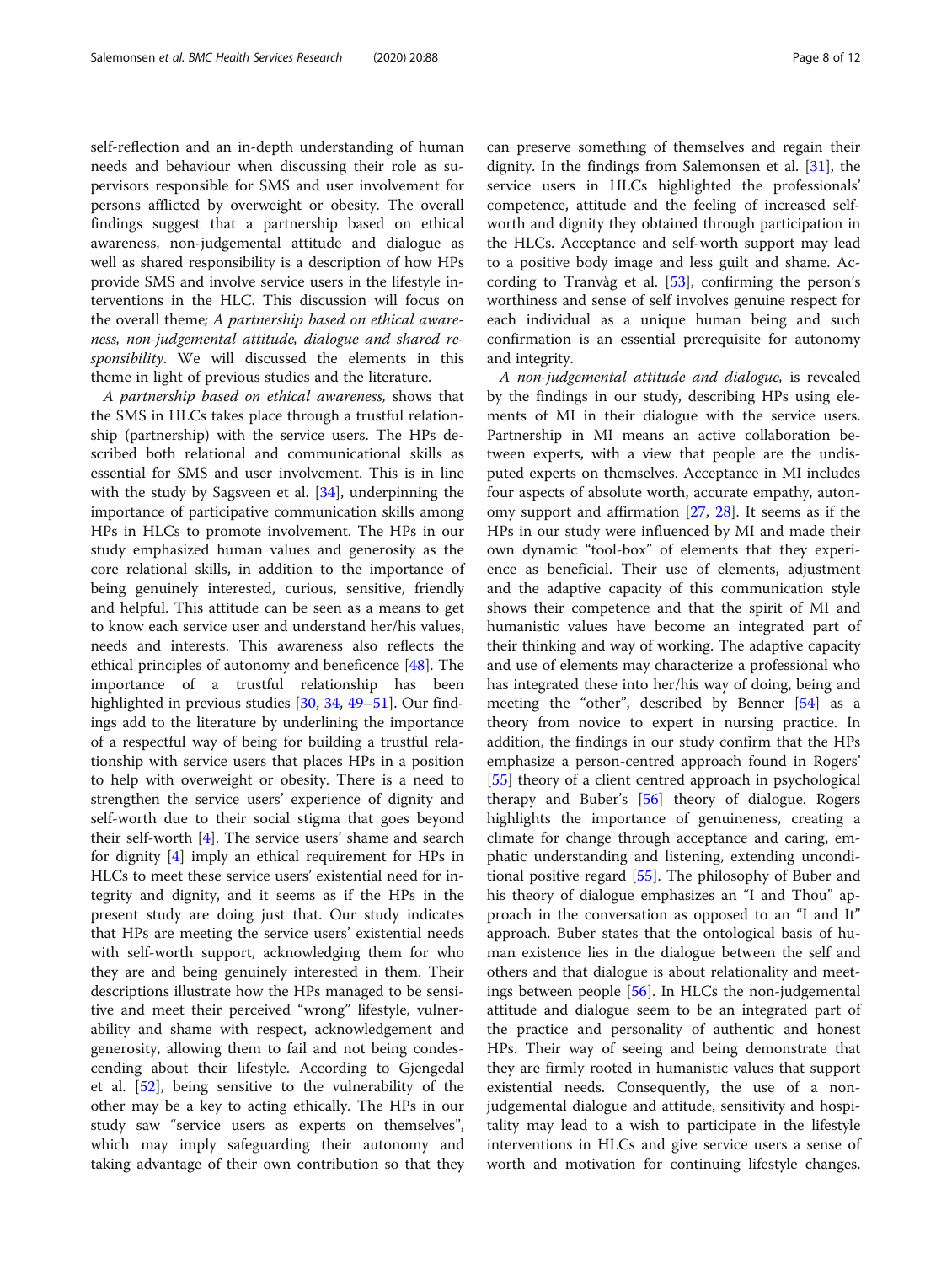Healthcare settings have been reported to be one of the sources of weight-stigma [\[57](#page-11-0), [58](#page-11-0)]. Several HPs hold strong negative attitudes about people with obesity [[5](#page-10-0), [59\]](#page-11-0), and this attitude and weight-stigma can reduce the quality of care and weight-management [[5,](#page-10-0) [60\]](#page-11-0). We believe that HPs in general, in healthcare services, have something to learn from HPs in HLCs and their "MI – spirit". Negative attitudes affect whether one has a nonjudgemental attitude or not, and changing attitudes among HPs may be an important and necessary step to help persons in vulnerable situations.

Shared responsibility, shows how HPs taking responsibility for creating a mutual relationship through interaction and collaboration. They emphasized equality, in addition to the necessity of the service users' experiential knowledge and complementary competence in this clinical partnership. A collaborative partnership is described in the literature as one of the most important prerequisites in SMS [[10](#page-10-0)]. Additionally, the HPs communicated that the service users have no responsibility for the outcome or for weight loss. They emphasized participation and that the service users perceived better health, wellbeing and a healthier lifestyle. This shows that HPs are aware of their responsibility as professionals and assign responsibility to the service users for the purpose of sharing responsibility. Sharing responsibility may also reduce the pressure for weight-loss and the feeling of guilt and shame. In other studies, however, HPs held patients accountable for both their body weight and their attributed lack of responsibility for investment in change [\[60](#page-11-0)]. A dominance of a traditional model of care, where HPs remained in a position of authority and limited collaboration was found. The psychosocial and temporal nature of interaction was excluded and the context was characterized by the service users' individual responsibility and accountability for self-management and adherence [\[61](#page-11-0)]. Those findings may challenge equality, respect and acknowledgement in the clinical SMS partnership, and are inconsistence with our findings.

The HPs in our study practice SMS through tailored support and counselling, emphasizing flexibility, adjustment and sharing time. The importance of flexibility and adjusting support to service users' needs and context is supported by several previous studies that demonstrated how essential such aspects are for lifestyle change and self-management in chronic conditions [\[50](#page-11-0), [51](#page-11-0), [62](#page-11-0), [63](#page-11-0)]. HPs saw the need for frequent support and follow-up over time for several of the service users. Previous studies emphasize follow-up as a prerequisite for maintenance of lifestyle change [[50,](#page-11-0) [63](#page-11-0), [64](#page-11-0)], maybe over several years [[31](#page-10-0), [65](#page-11-0)–[67\]](#page-11-0). Establishing a trustful relationship takes time. The HPs are aware of this and take responsibility for prioritizing the allocation of time to get to know the service users and build a relationship. In a study exploring HPs' perceptions of user involvement in HLCs, being present in the situation and devoting sufficient time to the health conversations were also described as essential [\[34](#page-10-0)]. HPs in our study made a decision to give those service users who needed extended follow-up more time and counselling than the intervention entailed. While this may be interpreted as a form of "gaming the system", it can also be interpreted as HPs assuming their relational and moral responsibility for the service users' need for extended help and support. So, what do relational and moral responsibility towards the service users imply? The HPs in our study described their responsibility to meet the service users with respect, hospitality and a desire to help the other, often asking them; "what is important for you in your life" and "what would you like me to help you with?". They described a practice of moral responsibility and ethical awareness similar to our understanding of Levinas' theory of responsibility. According to Morgan [[68\]](#page-11-0), Levinas teaches us to acknowledge what we owe to others, to be kind, caring and generous. Responsibility is about our commitment to take care of or deal with and that moral responsibility arises in the face-to-face interaction with another person. In all relationships, we are faced with a demand to take responsibility for the other and are thus not free to choose our moral responsibility. This ethical and moral responsibility cannot be shared or given away [\[68](#page-11-0)–[70\]](#page-11-0). Being a responsible HP entails facing up to the consequences of our behaviour and actions. By prioritizing time and focusing on the service users' needs and situation, it seems as if the Levinanian responsibility comes into play. In relation to time, continuity and having enough time to get to know the service users and their needs is important and in line with other studies  $[34, 49]$  $[34, 49]$  $[34, 49]$  $[34, 49]$ . How HPs in HLCs manage to prioritize time and their challenges and needs related to the organisation of lifestyle interventions in HLCs requires further investigation.

The focus on individual responsibility for health in contemporary society described in earlier studies [\[71](#page-11-0)– [74](#page-11-0)] shows that responsibility for behaviour change is often discussed at an individual level and rarely at a professional or societal level. Very few studies focus on shared responsibility between the partners in a clinical partnership in either lifestyle interventions or society in general. Consequently, this may reflect the major attitude towards individual responsibility in society, which may add more blame or shame to people afflicted by overweight or obesity. Our findings add to the literature and illustrate how ethical awareness, a non-judgemental attitude, shared responsibility and avoidance of negotiation of responsibility for outcome and weight management may strengthen the service users' self-efficacy, self-worth and dignity.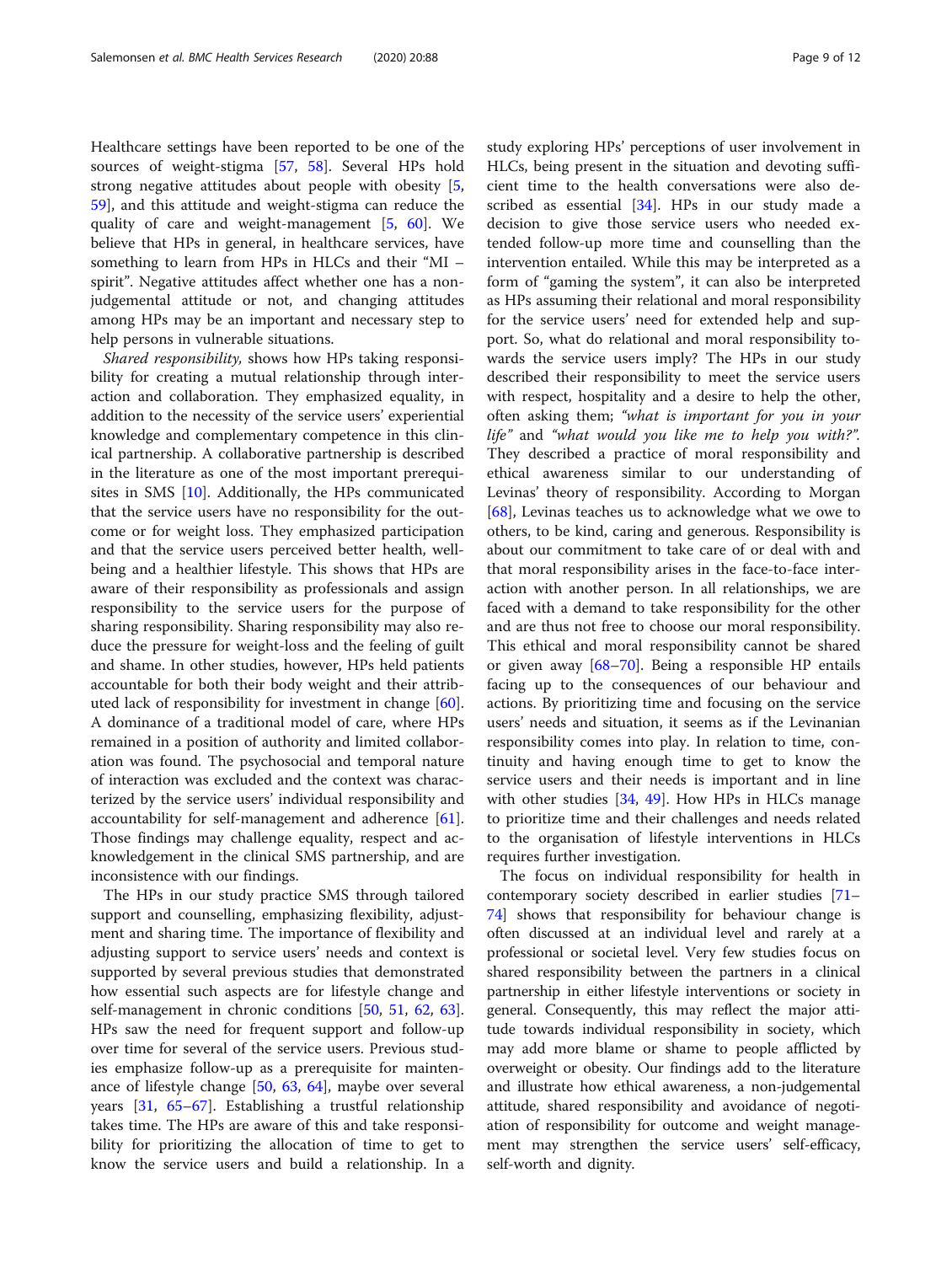## Trustworthiness

Trustworthiness in this qualitative study is based on Lincoln and Guba [\[75](#page-11-0)] and the aspects of credibility, dependability, confirmability and transferability. Confirmability and dependability of the research was confirmed through the systematic, analysis and discussion of the findings between all the researchers over a period of time [\[35](#page-10-0), [37](#page-10-0), [43](#page-10-0), [75](#page-11-0)]. Quotations from the interview data have been included in order to illustrate and ensure the credibility and dependability of the HPs' perspectives and descriptions. Data collection and context are carefully described in order for the reader to decide on the transferability of the findings to similar contexts. The interpretation was influenced by the preunderstanding of the researchers, which must be taken into account [[46](#page-10-0), [76\]](#page-11-0). The authors have various clinical experiences and disciplinary backgrounds such as public health nurse (ES & BSH), psychiatric nurse (ALH), patient education (GF) and intensive care (BSH), which enriched the analysis and interpretation, thereby increasing trustworthiness and minimizing potential bias. The present paper was cross-checked to comply with the consolidated criteria for reporting qualitative studies using the 32-item COREQ checklist [[77\]](#page-11-0).

#### Strengths and limitations

Our study has contributed to a deeper understanding of HPs' practice of SMS and service user involvement. Focus group interviews were a plausible method for discovering this knowledge of HPs' values and reflexivity. HLCs are a relatively new healthcare service in primary care. Due to the sparse knowledge and understanding of the HPs' perspective, this study contributes to deepening the understanding of how to provide a qualitatively good healthcare service. One possible limitation might be the gender balance with only one male participant. However, this reflects the general gender balance in HLCs, which have a majority of female employees. Another limitation that should also be taken into consideration concerns the composition of the focus groups. The participants in one of the groups had experience of inter-municipal collaboration over a period of several years, while the participants in the other group had only met a few times and had less experience of working in a HLC. However, none of the participants appeared to be reticent about expressing their opinions and perceptions. A potential limitation is related to the small number of focus groups, however information power guided the sample size [\[39](#page-10-0)].

## Conclusion

This study reveals that HPs in HLCs provide SMS and involve service users through extensive tailored support based on the service users' needs and situation. The findings show that the HPs see the service users as equal partners in a collaborative partnership based on shared responsibility, acknowledgement and generosity. To be in a position to help, their practice involves a heightened level of ethical awareness, including a non-judgemental attitude and dialogue. The HPs seems to be dedicated and to take a personal interest in those seeking help through openness, compassion, sensitivity and a positive attitude. HPs in HLCs have something to teach us when it comes to ethical acting and helping persons who are struggling with overweight or obesity to change their lifestyle and regain dignity. They appear to see the service users' existential needs and have learned the art of meeting the "other" in one of her/his most vulnerable situations i.e., seeking help for a "wrong lifestyle". Our findings contribute to a wider understanding of user involvement and SMS in lifestyle change. It may be time to highlight the need for SMS and user involvement to focus on shared responsibility in partnership rather than personal responsibility. More research is required to explore the conditions for such practice.

#### Abbreviations

FG: Focus group; GPs: General practioners; HLCs: Healthy Life Centres; HPs: Health professionals; MI: Motivational interview; NCDs: Noncommunicable diseases; SMS: Self-management support

#### Acknowledgements

The authors would like to thank the healthcare professionals at Healthy Life Centres for participating in the focus group interviews. We are grateful for the time they spent and for sharing their experience and perceptions. We wish to express our thanks to May Kristin Valen for serving as co-moderator in both focus group interviews. We also thank Monique Federsel for reviewing the English language and the reviewers for their careful reading of the manuscript and their constructive comments.

#### Authors' contributions

ES planned and designed the study and was responsible for the ethical approval application in cooperation with ALH. ES collected the data and performed the focus group interviews with guidance from ALH. ES transcribed the interviews, conducted the analysis and interpretation of the data material with guidance and input from ALH, BSH and GF. ES was the main contributor in writing and revising the manuscript with input from ALH, GF and BSH. All authors participated in the critical revision of the manuscript and approved the final manuscript for submission.

#### Funding

This study was funded by Western Norway University of Applied Science, Faculty of Health and Social Science Haugesund, Norway.

#### Availability of data and materials

The dataset used and analysed during the current study are available from the corresponding author on reasonable request.

#### Ethics approval and consent to participate

The participants in this study received written and oral information about the study and gave their written consent to participate before the focus group interviews started. The interview setting was well prepared and a respectful, non-judgmental atmosphere was emphasised. Participation in the study was voluntary and the participants were informed about their right to withdraw at any time. The participants are coded by number and focus group number (for example 1-FG1 (participant 1 in focus group 1) or 7-FG2 (participant 7 in focus group 2) for reasons of confidentiality due to the fact that there was only one male participant and most of the participants were physiotherapists. This study was registered at, and approved by the Norwegian Centre for Research Data (NSD) project number 48025. It adheres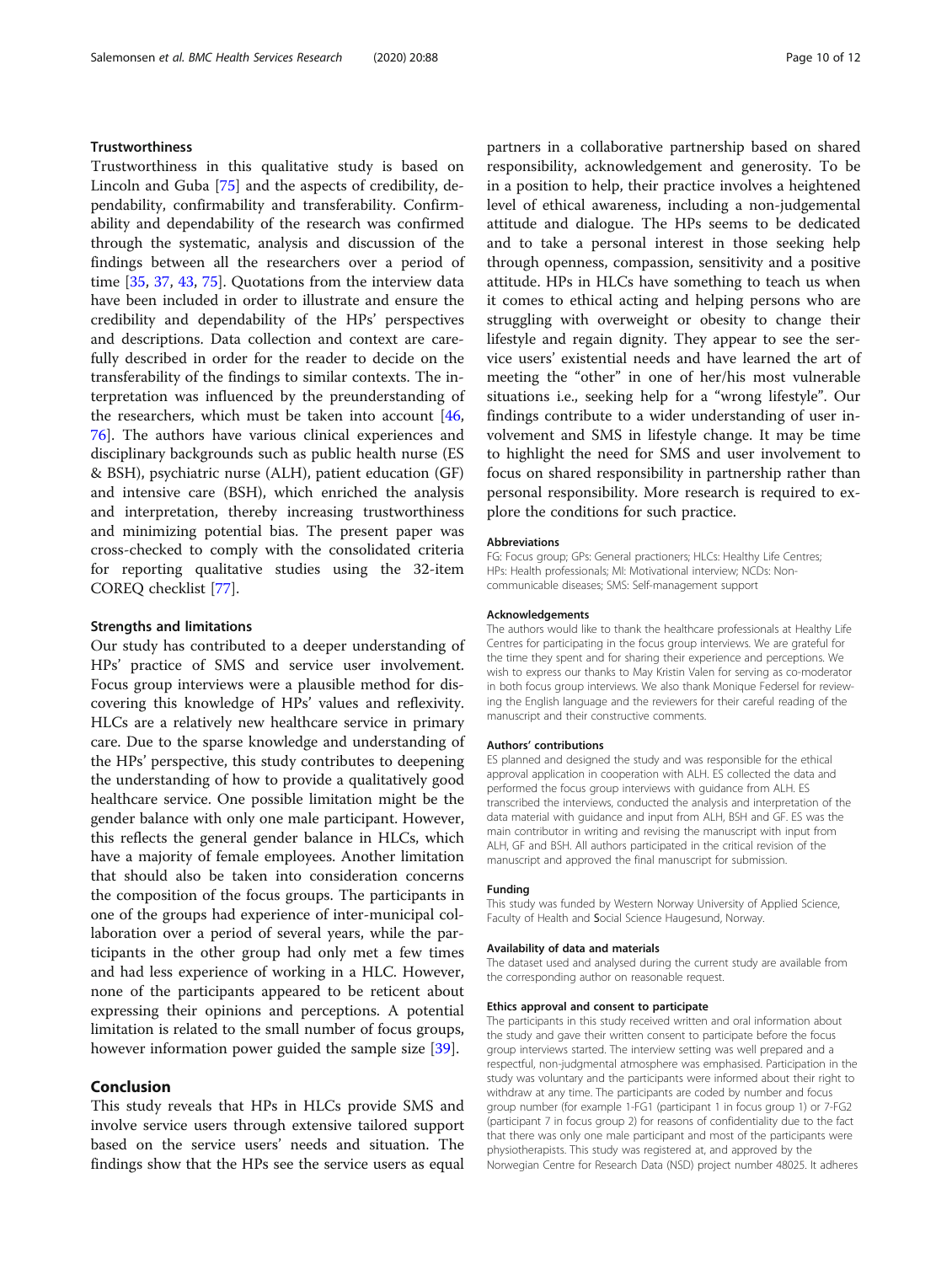<span id="page-10-0"></span>to the requirements and ethical guidelines contained in the Helsinki **Declaration** 

#### Consent for publication

Not applicable.

#### Competing interests

The authors declare that they have no competing interests.

Received: 29 August 2019 Accepted: 30 January 2020 Published online: 05 February 2020

#### References

- 1. World Health Organization: Controlling the global obesity epidemic. 2019. Accessed 06 June 2019[.https://www.who.int/nutrition/topics/obesity/en/](https://www.who.int/nutrition/topics/obesity/en/)
- 2. World Health Organization: Noncommunicable diseases Fact sheet.2018 [https://www.who.int/en/news-room/fact-sheets/detail/noncommunicable](https://www.who.int/en/news-room/fact-sheets/detail/noncommunicable-diseases)[diseases](https://www.who.int/en/news-room/fact-sheets/detail/noncommunicable-diseases) . Accessed 18 Jan 2019.
- 3. Følling IS, Solbjør M, Helvik A-S. Previous experiences and emotional baggage as barriers to lifestyle change - a qualitative study of Norwegian healthy life Centre participants. BMC Fam Pract. 2015;16(1):73. [https://doi.](https://doi.org/10.1186/s12875-015-0292-z) [org/10.1186/s12875-015-0292-z.](https://doi.org/10.1186/s12875-015-0292-z)
- Salemonsen E, Hansen BS, Førland G, Holm AL. Healthy life Centre participants' perceptions of living with overweight or obesity and seeking help for a perceived "wrong" lifestyle - a qualitative interview study. BMC Obesity. 2018;5(1):42. <https://doi.org/10.1186/s40608-018-0218-0>.
- 5. Phelan SM, Burgess DJ, Yeazel MW, Hellerstedt WL, Griffin JM, van Ryn M. Impact of weight bias and stigma on quality of care and outcomes for patients with obesity. Obes Rev. 2015;16(4):319–26.
- 6. Spooner C, Jayasinghe UW, Faruqi N, Stocks N, Harris MF. Predictors of weight stigma experienced by middle-older aged, general-practice patients with obesity in disadvantaged areas of Australia: a cross-sectional study. BMC Public Health. 2018;18(1):640.
- 7. Puhl RM, Quinn DM, Weisz BM, Suh YJ. The role of stigma in weight loss maintenance among US adults. Ann Behav Med. 2017;51(5):754–63.
- 8. Kato A, Fujimaki Y, Fujimori S, Izumida Y, Suzuki R, Ueki K, Kadowaki T, Hashimoto H. A qualitative study on the impact of internalized stigma on type 2 diabetes self-management. Patient Educ Couns. 2016;99(7):1233–9.
- 9. World Health Organization: Therapeutic patient education. Continuing education programme for healthcare providers in the field of prevention of chronic diseases 1998. [http://www.euro.who.int/\\_\\_data/assets/pdf\\_file/](http://www.euro.who.int/__data/assets/pdf_file/0007/145294/E63674.pdf) [0007/145294/E63674.pdf.](http://www.euro.who.int/__data/assets/pdf_file/0007/145294/E63674.pdf) Accessed 24 Jan 2019.
- 10. Bodenheimer T, Lorig K, Holman H, Grumbach K. Patient self-management of chronic disease in primary care. JAMA. 2002;288(19):2469–75.
- 11. Barlow J, Wright C, Sheasby J, Turner A, Hainsworth J. Self-management approaches for people with chronic conditions: a review. Patient Educ Couns. 2002;48(2):177–87.
- 12. Lorig KR, Holman HR. Self-management education: history, definition, outcomes, and mechanisms. Ann Behav Med. 2003;26(1):1–7.
- 13. Stenberg U, Vågan A, Flink M, Lynggaard V, Fredriksen K, Westermann KF, Gallefoss F. Health economic evaluations of patient education interventions a scoping review of the literature. Patient Educ Couns. 2018;101(6):1006–35.
- 14. Coster S, Norman I. Cochrane reviews of educational and self-management interventions to guide nursing practice: a review. Int J Nurs Stud. 2009;46(4):508–28.
- 15. Alvarez C, Greene J, Hibbard J, Overton V. The role of primary care providers in patient activation and engagement in self-management: a cross-sectional analysis. BMC Health Serv Res. 2016;16(1):85.
- 16. The Norwegian Directorate of Health: Guidelines for Municipal Healthy Life Centers. 2016 [https://helsedirektoratet.no/Lists/Publikasjoner/](https://helsedirektoratet.no/Lists/Publikasjoner/Attachments/53/IS-1896-Frisklivsveileder.pdf) [Attachments/53/IS-1896-Frisklivsveileder.pdf](https://helsedirektoratet.no/Lists/Publikasjoner/Attachments/53/IS-1896-Frisklivsveileder.pdf) . Accessed 24 Nov 2018.
- 17. Redman BK. Responsibility for control; ethics of patient preparation for selfmanagement of chronic disease. Bioethics. 2007;21(5):243–50.
- 18. Bandura A. Self-efficacy: toward a unifying theory of behaviour change. Psychol Rev. 1977;84. [https://doi.org/10.1037/0033-295x.84.2.191.](https://doi.org/10.1037/0033-295x.84.2.191)
- 19. Thille P, Ward N, Russell G. Self-management support in primary care: enactments, disruptions, and conversational consequences. Soc Sci Med. 2014;108:97–105.
- 20. Vrangbaek K. Patient involvement in Danish health care. J Health Organ Manag. 2015;29(5):611–24.
- 21. Dent M, Pahor M. Patient involvement in Europe–a comparative framework. J Health Organ Manag. 2015;29(5):546–55.
- 22. Greenhalgh T. Patient and public involvement in chronic illness: beyond the expert patient. Bmj. 2009;338:b49.
- 23. The Norwegian Directorate of Health: Ledelse og kvalitetsforbedring i helseog onsorgstjenesten- Nasjonal handlingsplan for pasientsikkerthet og kvalitetsforbedring 2019–2023 [National strategy for patient safety and quality improvements in health- and caring services].2019 [https://www.](https://www.helsedirektoratet.no/veiledere/ledelse-og-kvalitetsforbedring-i-helse-og-omsorgstjenesten) [helsedirektoratet.no/veiledere/ledelse-og-kvalitetsforbedring-i-helse-og](https://www.helsedirektoratet.no/veiledere/ledelse-og-kvalitetsforbedring-i-helse-og-omsorgstjenesten)[omsorgstjenesten](https://www.helsedirektoratet.no/veiledere/ledelse-og-kvalitetsforbedring-i-helse-og-omsorgstjenesten) . Accessed 2 Apr 2019
- 24. Beresford P, Carr S. Social care, service users and user involvement. London, UK: Jessica Kingsley Publishers; 2012.
- 25. Barnes M, Cotterell P. Critical perspectives on user involvement. Bristol, UK: Policy Press: 2012
- 26. The Norwegian Ministry of Health and Care Service: NCD-strategy 2013– 20172013. [https://www.regjeringen.no/contentassets/e62aa5018afa4557ac5](https://www.regjeringen.no/contentassets/e62aa5018afa4557ac5e9f5e7800891f/ncd_strategi_060913.pdf) [e9f5e7800891f/ncd\\_strategi\\_060913.pdf](https://www.regjeringen.no/contentassets/e62aa5018afa4557ac5e9f5e7800891f/ncd_strategi_060913.pdf) . Accessed 24 Jan 2019.
- 27. Rollnick S, Miller WR. What is motivational interviewing? Behav Cogn Psychother. 1995;23(4):325–34.
- 28. Miller WR, Rollnick S. Motivational interviewing: helping people change. New York: Guilford press; 2012.
- 29. Markland D, Ryan RM, Tobin VJ, Rollnick S. Motivational interviewing and self–determination theory. J Soc Clin Psychol. 2005;24(6):811–31.
- 30. Sagsveen E, Rise MB, Grønning K, Westerlund H, Bratås O. Respect, trust and continuity: a qualitative study exploring service users' experience of involvement at a healthy life Centre in Norway. Health Expect. 2019; 22(2):226–34.
- 31. Salemonsen E, Førland G, Hansen BS, Holm AL. Service users' experience of beneficial self-management support and user involvement in healthy life Centres– a qualitative interview study submitted and under review; 2019.
- 32. Følling IS, Solbjør M, Midthjell K, Kulseng B, Helvik A-S. Exploring lifestyle and risk in preventing type 2 diabetes-a nested qualitative study of older participants in a lifestyle intervention program (VEND-RISK). BMC Public Health. 2016;16(1):876.
- 33. Abildsnes E, Meland E, Samdal GB, Stea TH, Mildestvedt T. Stakeholders' expectations of healthy life centers: a focus group study. Scandinavian J Public Health. 2016;44(7):709–17.
- 34. Sagsveen E, Rise MB, Grønning K, Bratås O. Individual user involvement at healthy life Centres: a qualitative study exploring the perspective of health professionals. Int J Qual Stud Health Well Being. 2018;13(1):1492291.
- 35. Polit DF, Beck CT. Nursing Reseach generating and assessing evidence for nursing practice. 10th ed. Philadelphia USA: Wolters Kluwer Health; 2017.
- 36. Vaismoradi M, Jones J, Turunen H, Snelgrove S. Theme development in qualitative content analysis and thematic analysis. J Nurs Educ Pract. 2016; 6(5):100–10. <https://doi.org/10.5430/jnep.v6n5p100>.
- 37. Kvale S, Brinkmann S. Interviews. Learning the craft of qualitative research interviewing. 3rd ed. California, U.S.A: SAGE Publications Inc; 2015.
- 38. Morgan DL. Focus Groups as Qualitative Research. 2nd ed. California: SAGE Publications Inc;1997.
- 39. Malterud K, Siersma VD, Guassora AD. Sample size in qualitative interview studies: guided by information power. Qual Health Res. 2016;26(13):1753–60.
- 40. Sandelowski M. Sample size in qualitative research. Res Nurs Health. 1995; 18(2):179–83.
- 41. Morgan DL. Successful focus groups: advancing the state of the art, vol. 156. California: Sage publications; 1993.
- 42. Blaikie N. Designing social research. Cambridge UK: Polity Press; 2009.
- 43. Braun V, Clarke V. Using thematic analysis in psychology. Qual Res Psychol. 2006;3(2):77–101.
- 44. Krippendorff K. Content analysis. An introduction to its methodology. 3rd ed. California: Sage Publication Inc.; 2013.
- 45. Alvesson M, Sköldberg K. Reflexive methodology: new vistas for qualitative research. California: Sage; 2018.
- 46. Gadamer H-G, Weinsheimer J, Marshall DG. Truth and method, 1st paperback ed. translation revised by Joel Weinsheimer and Donald G. Marshall. Edn. London, England: Bloomsbury Academic; 2013.
- 47. Sandelowski M, Leeman J. Writing usable qualitative health research findings. Qual Health Res. 2012;22(10):1404–13.
- 48. Beauchamp TL, Childress JF. Principles of biomedical ethics. 7th ed. New York: Oxford Univeristy Press; 2012.